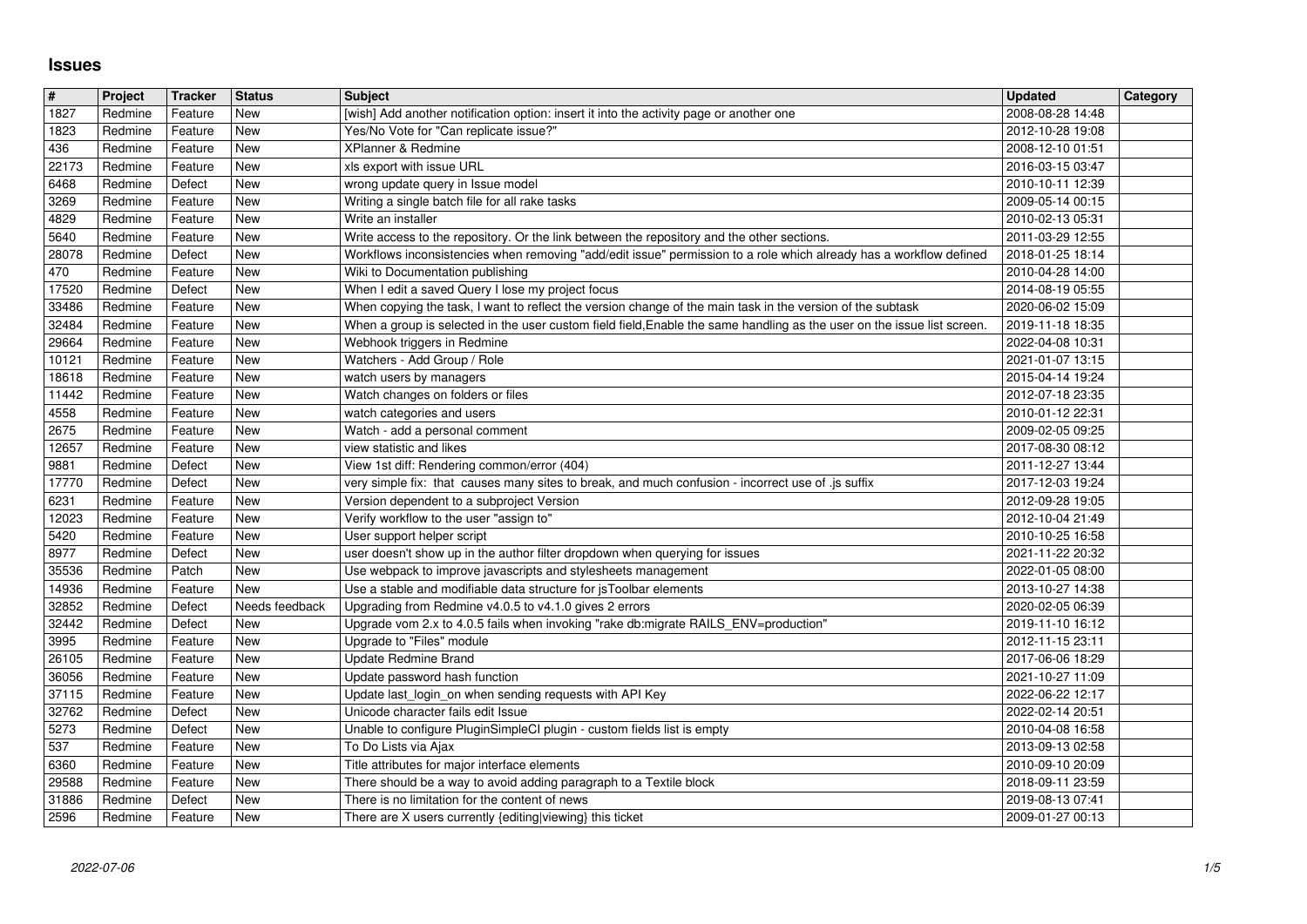| $\overline{\mathbf{H}}$ | Project            | Tracker            | <b>Status</b>            | <b>Subject</b>                                                                                                                                                       | <b>Updated</b>                       | Category |
|-------------------------|--------------------|--------------------|--------------------------|----------------------------------------------------------------------------------------------------------------------------------------------------------------------|--------------------------------------|----------|
| 35885<br>32844          | Redmine<br>Redmine | Defect<br>Feature  | New<br><b>New</b>        | the change of routing raw files from repositories not included in the upgrade proces/manual<br>The ability to change the 404 not found screen on each site           | 2021-09-24 17:32<br>2020-01-20 12:29 |          |
| 29512                   | Redmine            | Defect             | Confirmed                | Test failures with redmine-3.4.6.zip in development mode<br>Test case test_index_grouped_by_date (documents_controller_test.rb) fails depending upon local timezone. | 2022-01-20 02:16                     |          |
| 10578<br>8289           | Redmine<br>Redmine | Defect<br>Defect   | New<br>New               | target version does not get propagated to subtasks                                                                                                                   | 2012-04-01 07:49<br>2018-08-30 09:10 |          |
| 2897                    | Redmine            | Feature            | <b>New</b><br><b>New</b> | Tagging in Redmine                                                                                                                                                   | 2018-08-26 22:55                     |          |
| 4636<br>36438           | Redmine<br>Redmine | Feature<br>Patch   | <b>New</b>               | System-wide Object Label Settings and the general Open Pario Malaise<br>Support nulls first/last option for sorting order of custom queries                          | 2013-04-09 16:12<br>2022-01-17 13:41 |          |
| 10408                   | Redmine            | Feature            | New                      | Support More Hyperlink Protocols in the Wiki Formatter (textile/formatter.rb)                                                                                        | 2012-03-08 19:02                     |          |
| 374<br>8966             | Redmine<br>Redmine | Feature<br>Feature | New<br><b>New</b>        | Support for milestones/iterations as part of projects<br>Support for keyword substitution in SVN                                                                     | 2013-03-07 12:22<br>2011-08-11 16:26 |          |
| 8109                    | Redmine            | Patch              | <b>New</b>               | Support for global permissions in acts_as_attachable                                                                                                                 | 2011-04-08 23:09                     |          |
| 37108<br>20482          | Redmine<br>Redmine | Feature<br>Feature | New<br>Needs feedback    | Support all variation of same character in persian/arabic scripts<br>Super admin with more than one admin                                                            | 2022-05-11 14:44<br>2015-09-04 04:00 |          |
| 14259                   | Redmine            | Defect             | New                      | sub project show position problem                                                                                                                                    | 2013-06-15 18:15                     |          |
| 16101<br>31725          | Redmine<br>Redmine | Feature<br>Feature | New<br>New               | Sticky filters for all queries in project<br>Start Redmine version numbering in reverse order (newer towards older) when submitting bugs on this instance            | 2014-02-14 16:28<br>2019-07-15 09:40 |          |
| 8595<br>2389            | Redmine<br>Redmine | Feature            | New<br>New               | Standards Adoption / Contribution<br>Standard and custom issue fields should have a description/tooltip                                                              | 2011-07-14 18:20<br>2012-10-23 13:50 |          |
| 24426                   | Redmine            | Feature<br>Defect  | <b>New</b>               | sqlserver2014:chang issues parentld success but view is wrong                                                                                                        | 2016-11-24 07:47                     |          |
| 6701<br>25747           | Redmine<br>Redmine | Feature<br>Feature | New<br><b>New</b>        | Split the Enumerations admin panel to separate panels<br>Spent time - CUSTOM fields - edit permission - WEB UI vs. API access                                        | 2010-11-27 00:40<br>2019-05-14 22:05 |          |
| 14706                   | Redmine            | Defect             | <b>New</b>               | Sometimes pages are slow                                                                                                                                             | 2013-08-20 11:23                     |          |
| 2487<br>18914           | Redmine<br>Redmine | Feature<br>Defect  | Reopened<br>New          | Software Reliability Growth Curve<br>Slow rendering pages with many small macros                                                                                     | 2016-09-13 17:11<br>2015-01-23 00:37 |          |
| 12222                   | Redmine            | Feature            | <b>New</b>               | SLA Integration (Service Level Agreement)                                                                                                                            | 2021-01-03 14:09                     |          |
| 5537<br>15390           | Redmine<br>Redmine | Feature<br>Patch   | <b>New</b><br>New        | Simplify Wiki cross-page linking<br>Simple Redmine Sub-directory Support                                                                                             | 2011-05-06 10:46<br>2013-11-19 05:27 |          |
| 6257                    | Redmine            | Feature            | <b>New</b>               | show/hide Secrets (eg. Passwords) in Wiki Sites                                                                                                                      | 2014-04-25 04:48                     |          |
| 3443<br>1870            | Redmine<br>Redmine | Feature<br>Feature | New<br><b>New</b>        | Show users<br>Show progress towards the nearest version in the sidebar                                                                                               | 2013-04-09 14:08<br>2008-09-08 16:34 |          |
| 7822                    | Redmine            | Feature            | Needs feedback           | Show google docs                                                                                                                                                     | 2013-04-28 15:32                     |          |
| 6367<br>10931           | Redmine<br>Redmine | Feature<br>Defect  | New<br><b>New</b>        | Shorten links to tickets in comments to #1234 format on save<br>Session does not stay logged in                                                                      | 2010-09-12 06:39<br>2013-12-02 16:31 |          |
| 6583                    | Redmine            | Defect             | <b>New</b>               | Separate non-subURI Redmine instances on the same machine cannot be logged into at once                                                                              | 2010-10-06 03:37                     |          |
| 2678<br>36742           | Redmine<br>Redmine | Feature<br>Patch   | New<br>New               | Search and stats on workflow transitions<br>Scroll to top button                                                                                                     | 2013-04-11 12:50<br>2022-07-04 15:28 |          |
| 9811                    | Redmine            | Defect             | New                      | SaveFileDialog popsup on various links                                                                                                                               | 2012-01-30 12:18                     |          |
| $\sqrt{1496}$<br>11058  | Redmine<br>Redmine | Feature<br>Defect  | New<br><b>New</b>        | Save queries for any project<br>Run Redmine in a sub directory results in "No route matches"                                                                         | 2008-06-18 21:53<br>2012-10-15 11:03 |          |
| 4580<br>8837            | Redmine<br>Redmine | Patch<br>Defect    | <b>New</b><br>New        | Run rake db:schema:dump after rake db:migrate_plugins<br>RSS feed reports anonymus and the correct (named) user is in the changeset                                  | 2010-10-25 17:03<br>2011-07-18 17:43 |          |
| 3620                    | Redmine            | Feature            | New                      | Roles displayed for users in admin area                                                                                                                              | 2013-03-18 16:44                     |          |
|                         |                    |                    |                          |                                                                                                                                                                      |                                      |          |
|                         |                    |                    |                          |                                                                                                                                                                      |                                      |          |
|                         |                    |                    |                          |                                                                                                                                                                      |                                      |          |
|                         |                    |                    |                          |                                                                                                                                                                      |                                      |          |
|                         |                    |                    |                          |                                                                                                                                                                      |                                      |          |
|                         |                    |                    |                          |                                                                                                                                                                      |                                      |          |
|                         |                    |                    |                          |                                                                                                                                                                      |                                      |          |
|                         |                    |                    |                          |                                                                                                                                                                      |                                      |          |
|                         |                    |                    |                          |                                                                                                                                                                      |                                      |          |
|                         |                    |                    |                          |                                                                                                                                                                      |                                      |          |
|                         |                    |                    |                          |                                                                                                                                                                      |                                      |          |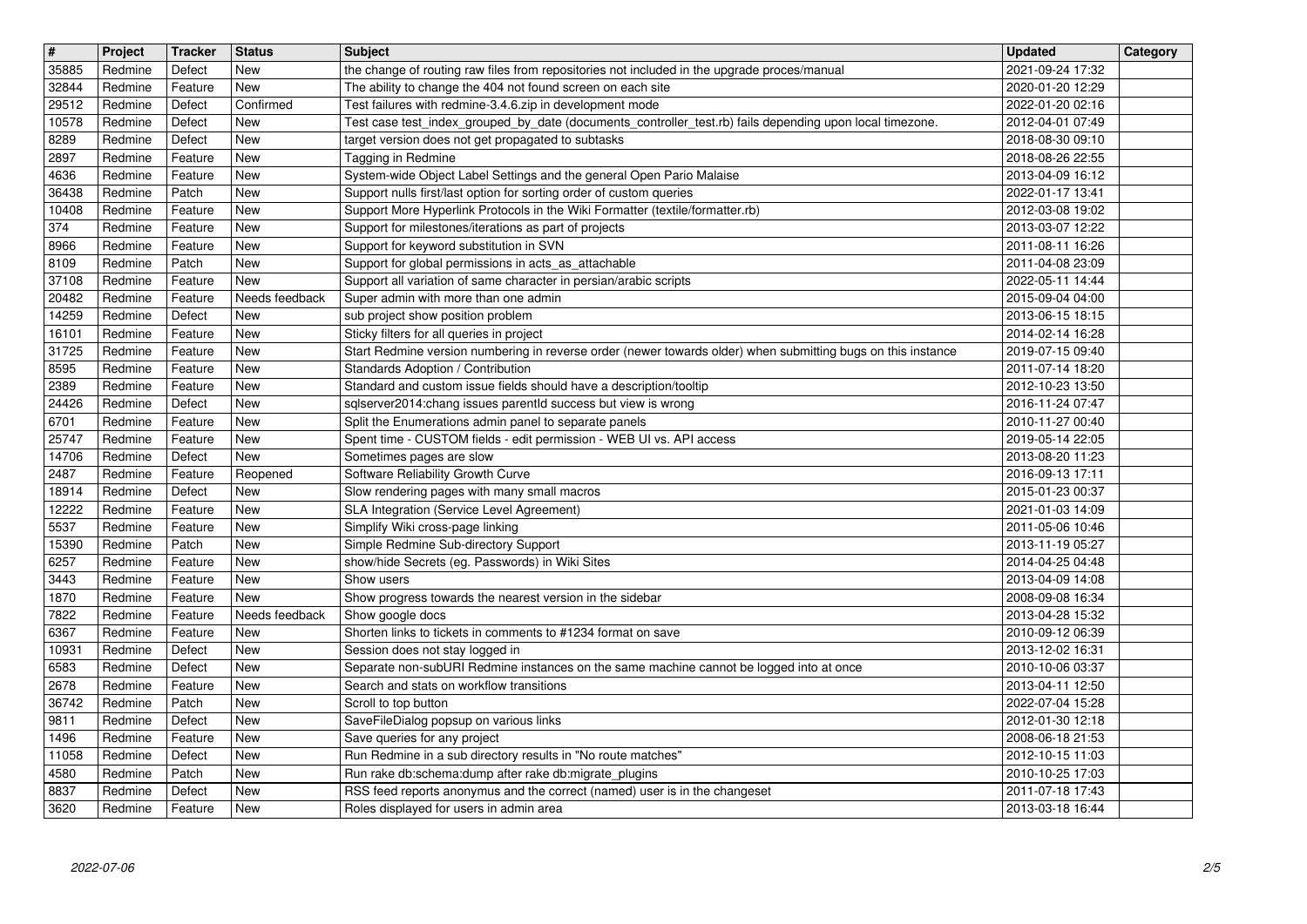| $\overline{\mathbf{H}}$ | Project | Tracker | <b>Status</b>  | <b>Subject</b>                                                                        | <b>Updated</b>   | Category |
|-------------------------|---------|---------|----------------|---------------------------------------------------------------------------------------|------------------|----------|
| 2686                    | Redmine | Feature | New            | Role adminsitration with many projects / users -> grid overview, one submit           | 2020-09-08 12:04 |          |
| 27990                   | Redmine | Defect  | <b>New</b>     | Roadmap Issues null on selection of version custom field                              | 2018-02-04 15:40 |          |
| 3505                    | Redmine | Feature | <b>New</b>     | Risk Management                                                                       | 2011-02-10 00:11 |          |
| 15019                   | Redmine | Feature | <b>New</b>     | Reusable custom queries                                                               | 2013-10-01 14:00 |          |
| 13484                   | Redmine | Defect  | <b>New</b>     | restricted access folder in a redmine project                                         | 2013-03-15 13:49 |          |
| 11654                   | Redmine | Feature | <b>New</b>     | Restrict some roles per issue category                                                | 2012-08-19 20:11 |          |
| 6917                    | Redmine | Defect  | <b>New</b>     | respond_to_without_attributes? does not work from runner                              | 2010-11-16 20:24 |          |
| 11656                   | Redmine | Feature | New            | Resources in Redmine                                                                  | 2012-08-20 11:14 |          |
| 11808                   | Redmine | Feature | New            | Requiring submitter to select an issue type                                           | 2012-09-10 23:09 |          |
| 18325                   | Redmine | Feature | <b>New</b>     | Request approval                                                                      | 2018-03-15 00:43 |          |
| 2671                    | Redmine | Feature | New            | Reports to show people's working performance and project overview status.             | 2009-02-09 18:31 |          |
| 7617                    | Redmine | Feature | New            | Replicating a redmine instance geographically across continents                       | 2011-02-15 07:24 |          |
| 35217                   | Redmine | Patch   | New            | Replace use of Digest::MD5 / Digest::SHA1 with ActiveSupport::Digest                  | 2021-05-07 15:14 |          |
| 2082                    | Redmine | Feature | New            | Rename Issue as Ticket (or ) in GUI                                                   | 2008-10-25 05:50 |          |
| 1024                    | Redmine | Feature | New            | Remove unneeded .js files to speed page load                                          | 2012-10-30 21:32 |          |
| 36806                   | Redmine | Patch   | New            | Remove rss_* deprecated methods                                                       | 2022-03-19 11:36 |          |
| 37127                   | Redmine | Feature | New            | Remove attachment based on minimum file size.                                         | 2022-06-10 04:51 |          |
| 5863                    | Redmine | Feature | New            | Remove All Plugins                                                                    | 2013-04-10 13:50 |          |
| 12546                   | Redmine | Feature | New            | Relate issues inside a project with subprojects                                       | 2012-12-09 10:15 |          |
| 4980                    | Redmine | Feature | New            | Reference to a commit in a different project                                          | 2010-03-03 20:54 |          |
| 13189                   | Redmine | Defect  | New            | Redmine version in trunk should be based on next major release                        | 2013-03-11 20:26 |          |
| 1628                    | Redmine | Defect  | Reopened       | redmine sends http on forms on https server                                           | 2010-12-19 04:58 |          |
| 35802                   | Redmine | Defect  | Needs feedback | Redmine profile language form lists non-localized languages as English                | 2021-08-24 23:17 |          |
| 28111                   | Redmine | Defect  | New            | Redmine Permissions - option to combine "Non member" role with others                 | 2018-01-31 11:58 |          |
| 6517                    | Redmine | Feature | New            | Redmine on MochaUI                                                                    | 2013-03-20 18:16 |          |
| 11489                   | Redmine | Defect  | New            | Redmine is not able to show wiki images properly                                      | 2013-04-19 15:19 |          |
| 5916                    | Redmine | Feature | New            | Redmine Federation: interlinking between "joined" redmine installations               | 2012-03-19 14:10 |          |
| 16314                   | Redmine | Patch   | <b>New</b>     | Redirect back is overheated                                                           | 2014-04-04 10:05 |          |
| 6643                    | Redmine | Feature | New            | real priorities                                                                       | 2010-10-25 16:14 |          |
| 19850                   | Redmine | Feature | New            | Quote multiple comments                                                               | 2015-05-15 10:18 |          |
| 20124                   | Redmine | Patch   | New            | Query option, The sql for field to allow groups option.                               | 2016-02-18 15:17 |          |
| 23581                   | Redmine | Feature | New            | Query class inheritance                                                               | 2016-08-12 17:21 |          |
| 10076                   | Redmine | Defect  | New            | Query browser bookmarks fail if not logged in.                                        | 2012-01-27 14:05 |          |
| 15544                   | Redmine | Feature | New            | Queries: Issues with "RegEx"                                                          | 2013-11-26 12:48 |          |
| 28069                   | Redmine | Defect  | New            | Queries 403 error if query author is not in the roles list                            | 2018-01-25 10:44 |          |
| 1858                    | Redmine | Feature | New            | Provide Resources for Webmasters without access to SSH/Shell                          | 2008-09-04 23:52 |          |
| 12436                   | Redmine | Feature | New            | Provide a contact form to contact users - especially ones with hidden email addresses | 2012-11-24 22:21 |          |
| 5430                    | Redmine | Feature | New            | Project-Specific Default Priority                                                     | 2017-12-08 20:15 |          |
| 1137                    | Redmine | Feature | New            | Project version                                                                       | 2012-10-27 23:09 |          |
| 5938                    | Redmine | Feature | New            | Project Page Viewing and Collapsing of Subprojects                                    | 2010-07-26 15:14 |          |
| 13824                   | Redmine | Feature | New            | Project identifier for greek + cyrillic glyphs                                        | 2013-04-22 18:20 |          |
| 5391                    | Redmine | Feature | New            | progression of versions *per* *branch*                                                | 2011-01-07 18:24 |          |
| 10014                   | Redmine | Defect  | New            | Problem with issue updates through feeds                                              | 2012-01-17 15:12 |          |
|                         |         |         |                |                                                                                       |                  |          |
|                         |         |         |                |                                                                                       |                  |          |
|                         |         |         |                |                                                                                       |                  |          |
|                         |         |         |                |                                                                                       |                  |          |
|                         |         |         |                |                                                                                       |                  |          |
|                         |         |         |                |                                                                                       |                  |          |
|                         |         |         |                |                                                                                       |                  |          |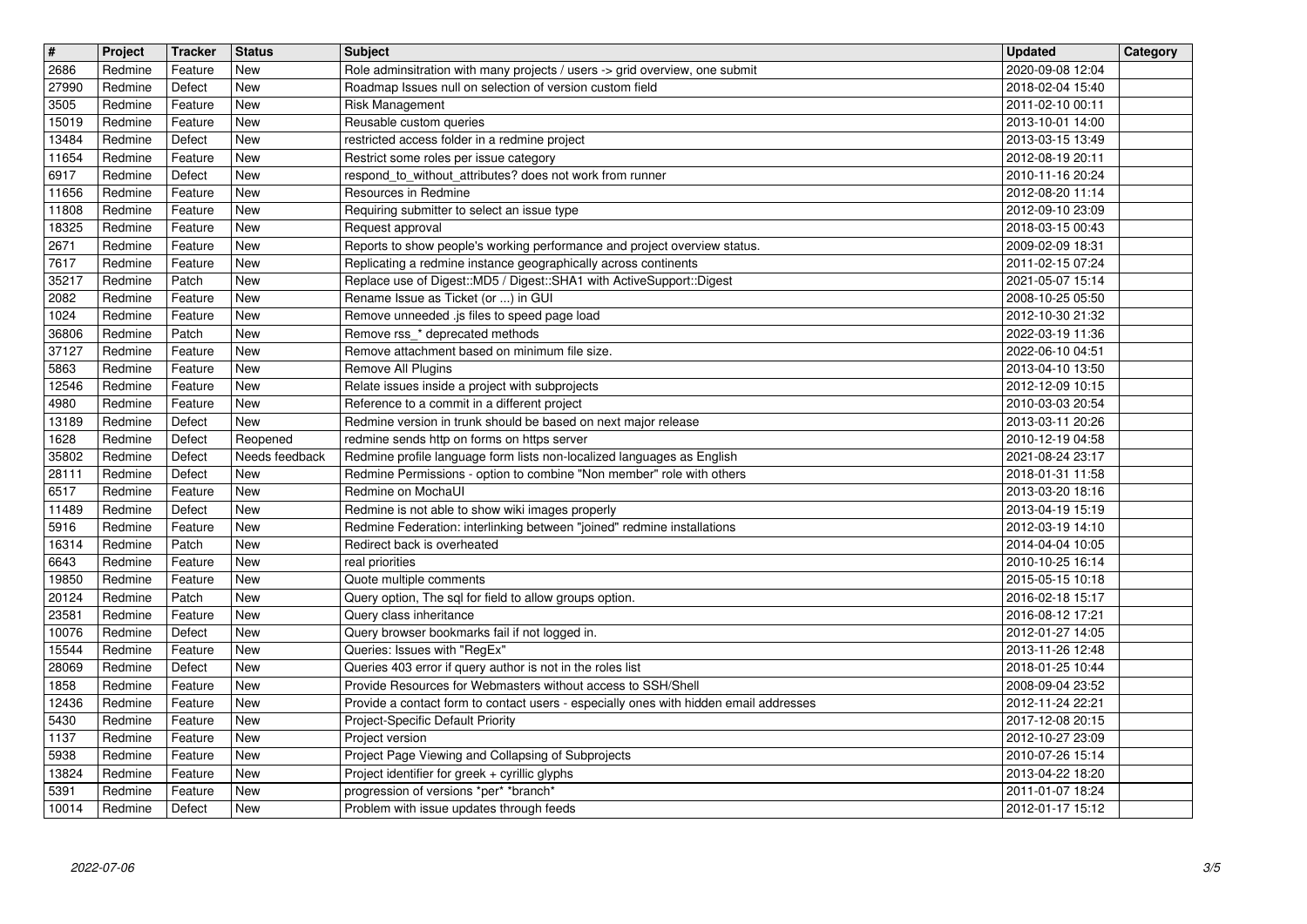| $\sqrt{t}$ | Project | <b>Tracker</b> | <b>Status</b>  | <b>Subject</b>                                                                                                | <b>Updated</b>   | Category |
|------------|---------|----------------|----------------|---------------------------------------------------------------------------------------------------------------|------------------|----------|
| 34593      | Redmine | Defect         | Needs feedback | privacy problem on users info                                                                                 | 2021-01-24 22:45 |          |
| 21770      | Redmine | Defect         | New            | Preview does not work on non-ascii data input                                                                 | 2016-01-21 09:49 |          |
| 9319       | Redmine | Patch          | New            | Prevent passing :label option to HTML tag in TabularFormBuilder                                               | 2011-09-26 14:16 |          |
| 10012      | Redmine | Defect         | New            | Press EDIT in repository in last SVN version doesn't show any page                                            | 2012-01-21 10:57 |          |
| 2880       | Redmine | Feature        | New            | Possibility to know if an issue has been read by assignee                                                     | 2013-03-18 13:59 |          |
| 28105      | Redmine | Feature        | New            | Portfolio managment                                                                                           | 2018-02-27 13:01 |          |
| 7105       | Redmine | Feature        | New            | Popup menu for the Projects link                                                                              | 2010-12-13 22:39 |          |
| 1158       | Redmine | Feature        | New            | Polls                                                                                                         | 2017-02-04 06:40 |          |
| 6321       | Redmine | Feature        | New            | Plugin web interface and web installation                                                                     | 2010-09-11 09:52 |          |
| 23131      | Redmine | Feature        | Reopened       | Plugin load order defined by inter-plugin dependencies                                                        | 2016-10-20 10:26 |          |
| 4548       | Redmine | Patch          | <b>New</b>     | please pull in debian branch                                                                                  | 2013-01-13 21:04 |          |
| 18677      | Redmine | Feature        | New            | Planning module                                                                                               | 2014-12-18 09:40 |          |
| 4826       | Redmine | Feature        | New            | picker needed to find id's of related issues and projects etc                                                 | 2010-07-08 17:53 |          |
| 29750      | Redmine | Feature        | New            | Per project intergated IDE module with live collaboration support                                             | 2018-10-09 17:59 |          |
| 251        | Redmine | Patch          | New            | Patch for Feature Request #9785 (Default issues due date == assigned target version date)                     | 2022-03-10 21:19 |          |
| 1824       | Redmine | Feature        | New            | Pastebin                                                                                                      | 2011-03-04 21:05 |          |
| 2576       | Redmine | Patch          | New            | Partially decouple application helper.rb from Gravatar                                                        | 2009-03-24 22:34 |          |
| 6212       | Redmine | Feature        | New            | Page synonyms                                                                                                 | 2010-08-25 17:12 |          |
| 6214       | Redmine | Feature        | New            | Page name expansion for links                                                                                 | 2010-08-25 17:25 |          |
| 27902      | Redmine | Defect         | <b>New</b>     | Overview page is very slow for private projects with large number of members                                  | 2020-08-21 09:50 |          |
| 3146       | Redmine | Feature        | New            | Optional Filters in custom queries                                                                            | 2009-04-09 13:14 |          |
| 2728       | Redmine | Feature        | New            | Offline Support                                                                                               | 2013-04-19 22:56 |          |
| 21550      | Redmine | Patch          | Needs feedback | New option in html redmine link parsing - attachments                                                         | 2016-01-15 07:58 |          |
| 11246      | Redmine | Feature        | New            | New Design and Analysis section                                                                               | 2016-06-08 16:59 |          |
| 7441       | Redmine | Feature        | New            | Need of charts bugs report                                                                                    | 2011-01-25 18:19 |          |
| 3428       | Redmine | Feature        | New            | Need AJAX Based Issue Addition                                                                                | 2011-11-04 19:59 |          |
| 3506       | Redmine | Feature        | New            | Need ability to restrict which role can update/select the target version when updating or submitting an issue | 2013-03-18 16:47 |          |
| 5286       | Redmine | Feature        | Reopened       | Need a way to load all issues in 1 web request, not just 25/50/100                                            | 2013-01-15 10:55 |          |
| 33286      | Redmine | Feature        | New            | Multiple issue ids in "Subject" filter                                                                        | 2020-04-10 09:56 |          |
| 8567       | Redmine | Feature        | <b>New</b>     | Move to capistrano for automation of installation/upgrade                                                     | 2011-06-09 02:46 |          |
| 36265      | Redmine | Patch          | New            | More flexible options for issue notifications                                                                 | 2021-12-01 10:27 |          |
| 36273      | Redmine | Defect         | New            | Modifying the source code of the plugin does not reload it in trunk 21295                                     | 2021-12-02 15:21 |          |
| 2709       | Redmine | Feature        | New            | Modify default values                                                                                         | 2013-03-18 07:53 |          |
| 27067      | Redmine | Defect         | Needs feedback | Missed task for redmine: plugins: test                                                                        | 2017-09-25 05:44 |          |
| 3508       | Redmine | Feature        | New            | Migrating individual project from redmine to another instance of redmine                                      | 2009-06-18 08:27 |          |
| 10532      | Redmine | Defect         | Resolved       | migrate_from_mantis script fails with missing table name                                                      | 2014-04-19 10:17 |          |
| 3125       | Redmine | Feature        | New            | Merging 2 different Redmine Installations                                                                     | 2018-02-27 04:46 |          |
| 6062       | Redmine | Feature        | New            | Meeting tracker                                                                                               | 2010-08-26 18:24 |          |
| 25647      | Redmine | Feature        | New            | Max Character Length of Fields e.g. Roles, etc.                                                               | 2017-04-20 11:42 |          |
| 6211       | Redmine | Feature        | New            | Make WikiWords and acronyms as wiki links                                                                     | 2010-08-25 17:04 |          |
| 36252      | Redmine | Feature        | New            | Make the wiki multi-lingual                                                                                   | 2021-11-26 11:18 |          |
| 9604       | Redmine | Feature        | New            | Make project name in Actvity stream items as link                                                             | 2011-11-21 06:20 |          |
| 2060       | Redmine | Feature        | New            | Make project members visibility configurable to user groups                                                   | 2008-10-21 15:05 |          |
|            |         |                |                |                                                                                                               |                  |          |
|            |         |                |                |                                                                                                               |                  |          |
|            |         |                |                |                                                                                                               |                  |          |
|            |         |                |                |                                                                                                               |                  |          |